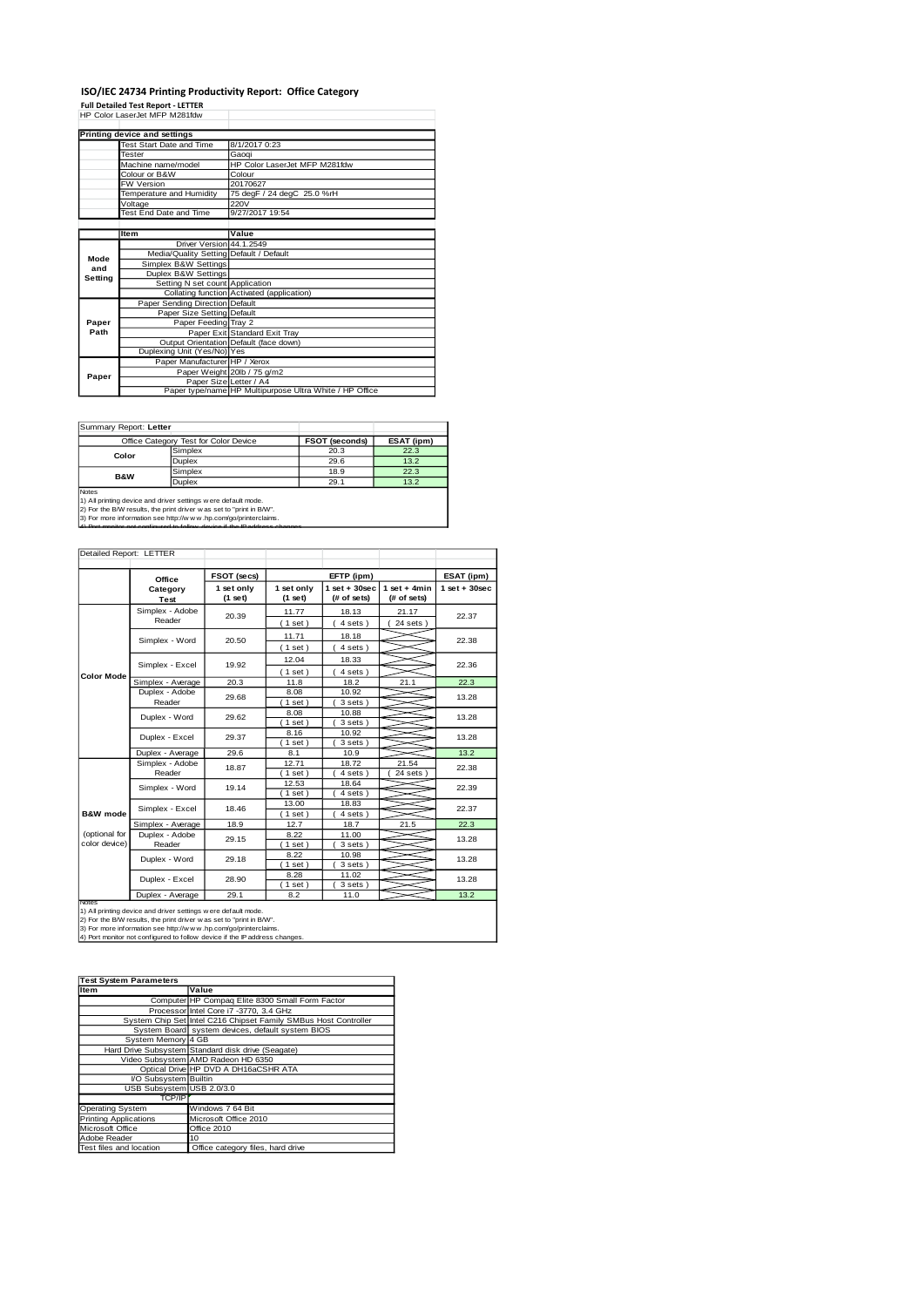#### **ISO/IEC 24734 Printing Productivity Report: Office Category**

**Full Detailed Test Report - A4** HP Color LaserJet MFP M281fdw

|         | Printing device and settings            |                                                         |  |  |
|---------|-----------------------------------------|---------------------------------------------------------|--|--|
|         | Test Start Date and Time                | 8/1/2017 0:23                                           |  |  |
|         | <b>Tester</b>                           | Gaogi                                                   |  |  |
|         | Machine name/model                      | HP Color LaserJet MFP M281fdw                           |  |  |
|         | Colour or B&W                           | Colour                                                  |  |  |
|         | FW Version                              | 20170627                                                |  |  |
|         | Temperature and Humidity                | 75 degF / 24 degC 25.0 %rH                              |  |  |
|         | Voltage                                 | 220V                                                    |  |  |
|         | Test End Date and Time                  | 9/27/2017 19:54                                         |  |  |
|         |                                         |                                                         |  |  |
|         | Item                                    | Value                                                   |  |  |
|         | Driver Version 44.1.2549                |                                                         |  |  |
| Mode    | Media/Quality Setting Default / Default |                                                         |  |  |
| and     | Simplex B&W Settings                    |                                                         |  |  |
| Setting | Duplex B&W Settings                     |                                                         |  |  |
|         | Setting N set count Application         |                                                         |  |  |
|         |                                         | Collating function Activated (application)              |  |  |
|         | Paper Sending Direction Default         |                                                         |  |  |
|         | Paper Size Setting Default              |                                                         |  |  |
| Paper   | Paper Feeding Tray 2                    |                                                         |  |  |
| Path    |                                         | Paper Exit Standard Exit Tray                           |  |  |
|         |                                         | Output Orientation Default (face down)                  |  |  |
|         | Duplexing Unit (Yes/No) Yes             |                                                         |  |  |
|         | Paper Manufacturer HP / Xerox           |                                                         |  |  |
| Paper   |                                         | Paper Weight 20lb / 75 g/m2                             |  |  |
|         | Paper Size Letter / A4                  |                                                         |  |  |
|         |                                         | Paper type/name HP Multipurpose Ultra White / HP Office |  |  |

Summary Report: **A4**

|                | Office Category Test for Color Device | <b>FSOT (seconds)</b> | ESAT (ipm) |  |  |  |
|----------------|---------------------------------------|-----------------------|------------|--|--|--|
| Colour         | Simplex                               | 21.1                  | 21.1       |  |  |  |
|                | <b>Duplex</b>                         | 30.3                  | 12.8       |  |  |  |
| <b>B&amp;W</b> | Simplex                               | 19.6                  | 21.1       |  |  |  |
|                | <b>Duplex</b>                         | 29.7                  | 12.8       |  |  |  |
| Notes          |                                       |                       |            |  |  |  |

Notes<br>1) All printing device and driver settings were default mode.<br>2) For the B/W results, the print driver was set to "print in B/W".<br>3) For more information see http://w.w.v.hp.com/go/printerclaims.<br>4) Por more informat

| Detailed Report: A4            |                           |             |                         |                                                                 |                        |                 |  |
|--------------------------------|---------------------------|-------------|-------------------------|-----------------------------------------------------------------|------------------------|-----------------|--|
|                                | Office                    | FSOT (secs) |                         | EFTP (ipm)                                                      |                        |                 |  |
|                                | Category<br>Test          |             | 1 set only<br>$(1$ set) | $1$ set + 30sec<br>$1$ set + 4min<br>(# of sets)<br>(# of sets) |                        | $1$ set + 30sec |  |
|                                | Simplex - Adobe<br>Reader | 21.21       | 11.31<br>(1 set)        | 17.39<br>4 sets)                                                | 20.30<br>$23$ sets $)$ | 21.15           |  |
|                                | Simplex - Word            | 21.07       | 11.38<br>(1 set)        | 17.39<br>4 sets)                                                |                        | 21.21           |  |
| Colour                         | Simplex - Excel           | 20.89       | 11.48<br>(1 set)        | 17.40<br>4 sets)                                                |                        | 21.19           |  |
| Mode                           | Simplex - Average         | 21.1        | 11.3                    | 17.3                                                            | 20.3                   | 21.1            |  |
|                                | Duplex - Adobe<br>Reader  | 30.34       | 7.90<br>$1$ set)        | 10.62<br>3 sets)                                                |                        | 12.84           |  |
|                                | Duplex - Word             | 30.39       | 7.90<br>$1$ set)        | 10.62<br>3 sets)                                                |                        | 12.84           |  |
|                                | Duplex - Excel            | 30.03       | 7.98<br>$1$ set)        | 10.66<br>3 sets)                                                |                        | 12.84           |  |
|                                | Duplex - Average          | 30.3        | 7.9                     | 10.6                                                            |                        | 12.8            |  |
|                                | Simplex - Adobe<br>Reader | 19.44       | 12.34<br>$1$ set)       | 17.94<br>4 sets)                                                | 20.42<br>23 sets       | 21.20           |  |
|                                | Simplex - Word            | 19.75       | 12.16<br>$1$ set)       | 17.82<br>4 sets)                                                |                        | 21.19           |  |
| B&W mode                       | Simplex - Excel           | 19.48       | 12.32<br>$1$ set)       | 17.86<br>4 sets)                                                |                        | 21.17           |  |
|                                | Simplex - Average         | 19.6        | 12.2                    | 17.8                                                            | 20.4                   | 21.1            |  |
| (optional for<br>color device) | Duplex - Adobe<br>Reader  | 29.66       | 8.08<br>$1$ set)        | 10.72<br>3 sets)                                                |                        | 12.86           |  |
|                                | Duplex - Word             | 29.84       | 8.02<br>$1$ set)        | 10.68<br>3 sets )                                               |                        | 12.84           |  |
|                                | Duplex - Excel            | 29.36       | 8.16<br>$1$ set)        | 10.74<br>3 sets)                                                |                        | 12.84           |  |
|                                | Duplex - Average          | 29.7        | 8.0                     | 10.7                                                            |                        | 12.8            |  |
| <b>Notes</b>                   |                           |             |                         |                                                                 |                        |                 |  |

Notes<br>1) All printing device and driver settings were default mode.<br>2) For the B/W results, the print driver was set to "print in B/W".<br>3) For more information see http://w.w. vhp.com/go/printerclaims.<br>4) Port monitor not

| <b>Test System Parameters</b> |                                                                 |  |  |  |
|-------------------------------|-----------------------------------------------------------------|--|--|--|
| Item                          | Value                                                           |  |  |  |
|                               | Computer HP Compaq Elite 8300 Small Form Factor                 |  |  |  |
|                               | Processor Intel Core i7 -3770, 3.4 GHz                          |  |  |  |
|                               | System Chip Set Intel C216 Chipset Family SMBus Host Controller |  |  |  |
|                               | System Board system devices, default system BIOS                |  |  |  |
| System Memory 4 GB            |                                                                 |  |  |  |
|                               | Hard Drive Subsystem Standard disk drive (Seagate)              |  |  |  |
|                               | Video Subsystem AMD Radeon HD 6350                              |  |  |  |
|                               | Optical Drive HP DVD A DH16aCSHR ATA                            |  |  |  |
| VO Subsystem Builtin          |                                                                 |  |  |  |
| USB Subsystem USB 2.0/3.0     |                                                                 |  |  |  |
| TCP/IP                        |                                                                 |  |  |  |
| <b>Operating System</b>       | Windows 7 64 Bit                                                |  |  |  |
| <b>Printing Applications</b>  | Microsoft Office 2010                                           |  |  |  |
| Microsoft Office              | Office 2010                                                     |  |  |  |
| Adobe Reader                  | 10                                                              |  |  |  |
| Test files and location       | Office category files, hard drive                               |  |  |  |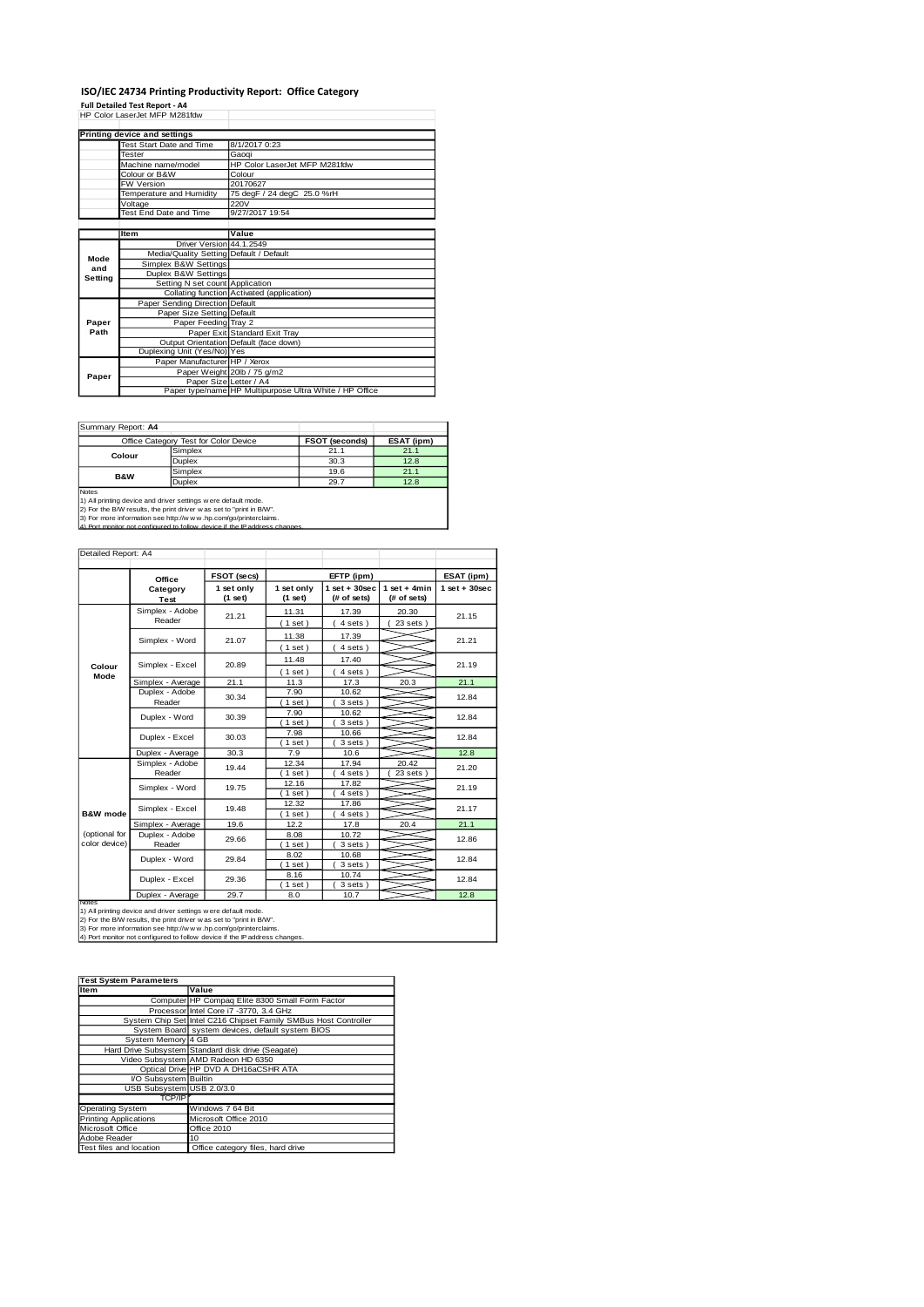# **ISO/IEC 24734 Printing Productivity Report: Office Category Feature Performance Full Report - Office Feature Performance Test** HP Color LaserJet MFP M281fdw

|         | Printing device and settings            |                                                         |
|---------|-----------------------------------------|---------------------------------------------------------|
|         | Test Start Date and Time                | 8/1/2017 0:23                                           |
|         | Tester                                  | Gaogi                                                   |
|         | Machine name/model                      | HP Color LaserJet MFP M281fdw                           |
|         | Colour or B&W                           | Colour                                                  |
|         | FW Version                              | 20170627                                                |
|         | Temperature and Humidity                | 75 degF / 24 degC 25.0 %rH                              |
|         | Voltage                                 | 220V                                                    |
|         | Test End Date and Time                  | 9/27/2017 19:54                                         |
|         |                                         |                                                         |
|         | Item                                    | Value                                                   |
|         | Driver Version 44.1.2549                |                                                         |
| Mode    | Media/Quality Setting Default / Default |                                                         |
| and     | Simplex B&W Settings                    |                                                         |
| Setting | Duplex B&W Settings                     |                                                         |
|         | Setting N set count Application         |                                                         |
|         |                                         | Collating function Activated (application)              |
|         | Paper Sending Direction Default         |                                                         |
|         | Paper Size Setting Default              |                                                         |
| Paper   | Paper Feeding Tray 2                    |                                                         |
| Path    |                                         | Paper Exit Standard Exit Tray                           |
|         |                                         | Output Orientation Default (face down)                  |
|         | Duplexing Unit (Yes/No) Yes             |                                                         |
|         | Paper Manufacturer HP / Xerox           |                                                         |
| Paper   |                                         | Paper Weight 20lb / 75 g/m2                             |
|         | Paper Size Letter / A4                  |                                                         |
|         |                                         | Paper type/name HP Multipurpose Ultra White / HP Office |

| <b>ISO Print Productivity Report: Feature Performance Test Summary</b>                                                                                                                                                                                                                              |                               |                                      |                                  |  |  |  |
|-----------------------------------------------------------------------------------------------------------------------------------------------------------------------------------------------------------------------------------------------------------------------------------------------------|-------------------------------|--------------------------------------|----------------------------------|--|--|--|
|                                                                                                                                                                                                                                                                                                     |                               |                                      | <b>Feature Performance Ratio</b> |  |  |  |
| <b>Printing Modes</b>                                                                                                                                                                                                                                                                               |                               | A5 and Legal                         |                                  |  |  |  |
| (Feature Adobe Reader - Office test file)                                                                                                                                                                                                                                                           | FSOT (base)<br>FSOT (feature) | <b>ESAT (feature)</b><br>ESAT (base) |                                  |  |  |  |
| A5 Landscape Feed - Colour                                                                                                                                                                                                                                                                          | Simplex                       | 100%                                 | 99%                              |  |  |  |
| <b>A5 Portrait Feed - Colour</b>                                                                                                                                                                                                                                                                    | Simplex                       | 29%                                  | 26%                              |  |  |  |
| Legal - Colour                                                                                                                                                                                                                                                                                      | Simplex                       |                                      |                                  |  |  |  |
| Legal - Colour                                                                                                                                                                                                                                                                                      | Duplex                        |                                      |                                  |  |  |  |
| A5 Landscape Feed - B/W                                                                                                                                                                                                                                                                             | Simplex                       | 137%                                 | 181%                             |  |  |  |
| A5 Portrait Feed - B/W                                                                                                                                                                                                                                                                              | Simplex                       | 58%                                  | 26%                              |  |  |  |
| Legal - B/W<br>Simplex                                                                                                                                                                                                                                                                              |                               |                                      |                                  |  |  |  |
| Legal - B/W<br>Duplex                                                                                                                                                                                                                                                                               |                               |                                      |                                  |  |  |  |
| <b>Notes</b><br>1) All printing device and driver settings w ere default mode.<br>2) Test conducted with 8-paper Office Feature Performance file.<br>3) For more information see http://www.hp.com/go/printerclaims.<br>4) Port monitor not configured to follow, device if the IP address changes. |                               |                                      |                                  |  |  |  |

| Feature Performance Full Report - Feature Printing Mode: 'Office' Feature Performance Test                                                                                                                                                                                                         |                              |                     |                            |                                 |                                         |                                      |
|----------------------------------------------------------------------------------------------------------------------------------------------------------------------------------------------------------------------------------------------------------------------------------------------------|------------------------------|---------------------|----------------------------|---------------------------------|-----------------------------------------|--------------------------------------|
| <b>Printing Modes</b><br>Feature Adobe Reader - Office                                                                                                                                                                                                                                             | <b>Base Printing</b><br>Mode |                     | <b>Feature Performance</b> |                                 |                                         |                                      |
| test file (8-page)                                                                                                                                                                                                                                                                                 |                              |                     | A5 and Legal               |                                 |                                         |                                      |
|                                                                                                                                                                                                                                                                                                    | <b>FSOT</b><br>Base          | <b>ESAT</b><br>Base | 1 set<br>FSOT (secs)       | $1$ set $+30$ sec<br>ESAT (ipm) | FSOT (base)<br><b>FSOT</b><br>(feature) | <b>ESAT (feature)</b><br>ESAT (base) |
| Simplex A5 Landscape Feed - Colour                                                                                                                                                                                                                                                                 | 32.85                        | 21.22               | 33.02                      | 21.1                            | 100%                                    | 99%                                  |
| Simplex A5 Portrait Feed - Colour                                                                                                                                                                                                                                                                  | 32.85                        | 21.22               | 113.43                     | 5.7                             | 29%                                     | 26%                                  |
| Legal Simplex - Colour                                                                                                                                                                                                                                                                             | 32.85                        | 21.22               |                            |                                 |                                         |                                      |
| Legal Duplex - Colour                                                                                                                                                                                                                                                                              | 32.85                        | 21.22               |                            |                                 |                                         |                                      |
| Simplex A5 Landscape Feed - B/W                                                                                                                                                                                                                                                                    | 31.13                        | 21.21               | 22.76                      | 38.5                            | 137%                                    | 181%                                 |
| Simplex A5 Portrait Feed - B/W                                                                                                                                                                                                                                                                     | 31.13                        | 21.21               | 54.58                      | 5.7                             | 58%                                     | 26%                                  |
| Legal Simplex - B/W                                                                                                                                                                                                                                                                                | 31.13                        | 21.21               |                            |                                 |                                         |                                      |
| Legal Duplex - B/W                                                                                                                                                                                                                                                                                 | 31.13                        | 21.21               |                            |                                 |                                         |                                      |
| <b>Notes</b><br>1) All printing device and driver settings w ere default mode.<br>2) Test conducted w ith 8-paper Office Feature Performance file<br>3) For more information see http://www.hp.com/go/printerclaims.<br>4) Port monitor not configured to follow device if the IP address changes. |                              |                     |                            |                                 |                                         |                                      |

|           | <b>Test System Parameters</b> |                                                                 |  |  |
|-----------|-------------------------------|-----------------------------------------------------------------|--|--|
|           | Value<br><b>Item</b>          |                                                                 |  |  |
|           |                               | Computer HP Compaq Elite 8300 Small Form Factor                 |  |  |
|           |                               | Processor Intel Core i7 -3770, 3.4 GHz                          |  |  |
|           |                               | System Chip Set Intel C216 Chipset Family SMBus Host Controller |  |  |
|           |                               | System Board system devices, default system BIOS                |  |  |
| Test      | System Memory 4 GB            |                                                                 |  |  |
| System    |                               | Hard Drive Subsystem Standard disk drive (Seagate)              |  |  |
|           |                               | Video Subsystem AMD Radeon HD 6350                              |  |  |
|           |                               | Optical Drive HP DVD A DH16aCSHR ATA                            |  |  |
|           | I/O Subsystem Builtin         |                                                                 |  |  |
|           | USB Subsystem USB 2.0/3.0     |                                                                 |  |  |
| <b>VO</b> | TCP/IP                        |                                                                 |  |  |
|           | <b>Operating System</b>       | Windows 7 64 Bit                                                |  |  |
|           | <b>Printing Applications</b>  | Microsoft Office 2010                                           |  |  |
|           | Software Microsoft Office     | Office 2010                                                     |  |  |
|           | Adobe Reader                  | 10                                                              |  |  |
|           | Test files and location       | Office category files, hard drive                               |  |  |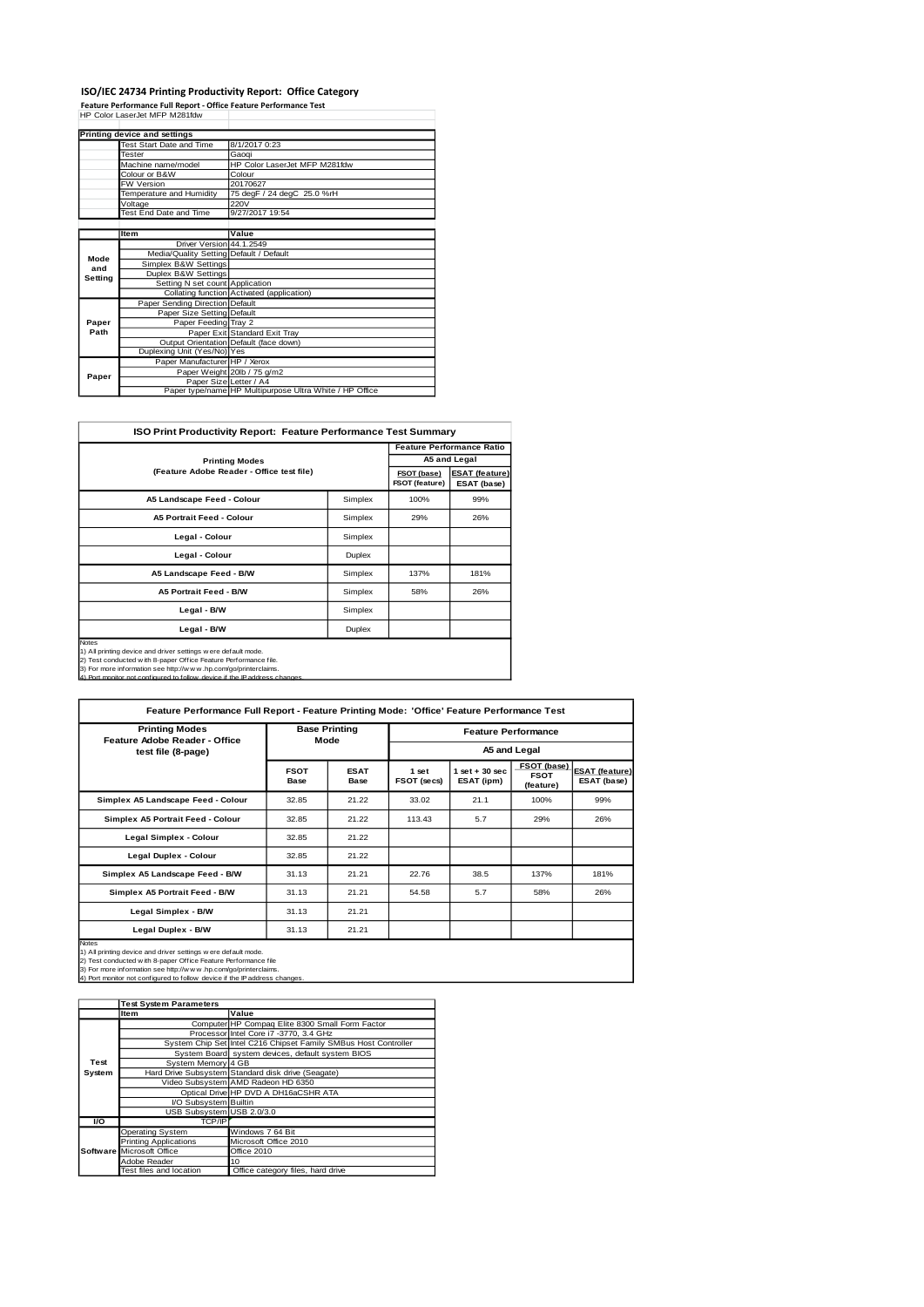#### **ISO/IEC 17629 First Print Out Time Report: Office Category Full Detailed Test Report - LETTER**

| Full Detailed Test Report - LETTER |  |
|------------------------------------|--|
| HP Color LaserJet MFP M281fdw      |  |

|                          | Printing device and settings               |                                |  |  |  |
|--------------------------|--------------------------------------------|--------------------------------|--|--|--|
|                          | <b>Test Start Date and Time</b>            | 8/1/2017 0:23                  |  |  |  |
| Tester                   |                                            | Gaogi                          |  |  |  |
|                          | Machine name/model                         | HP Color LaserJet MFP M281fdw  |  |  |  |
|                          | Colour or B&W                              | Colour                         |  |  |  |
|                          | <b>FW Version</b>                          | 20170627                       |  |  |  |
|                          | Configuration (options)                    | Default                        |  |  |  |
|                          | Controller                                 | 11500                          |  |  |  |
|                          | Printing device page count                 | Not Specified                  |  |  |  |
|                          | Printing supplies page count Not Specified |                                |  |  |  |
| Temperature and Humidity |                                            | 75 degF / 24 degC 25.0 %rH     |  |  |  |
|                          | Voltage                                    | 220V                           |  |  |  |
|                          | Test End Date and Time                     | 9/27/2017 19:54                |  |  |  |
|                          |                                            |                                |  |  |  |
|                          | <b>Item</b>                                | Value                          |  |  |  |
| Mode                     | PDL and driver version                     | 44.1.2549                      |  |  |  |
| and                      | Print Quality mode                         | default                        |  |  |  |
| Setting                  | <b>B&amp;W</b> settings                    | default                        |  |  |  |
|                          | Paper feed orientation                     | Short Edge                     |  |  |  |
| Paper                    | Paper type setting                         | default                        |  |  |  |
|                          | Paper feeding                              | Standard cassette              |  |  |  |
|                          | Paper exit                                 | Standard exit tray             |  |  |  |
| Paper Path               | Output orientation                         | default (face up or face down) |  |  |  |
|                          |                                            |                                |  |  |  |

**FPOT from Ready** ( Simplex 11.80 Duplex Simplex<br>
Simplex 10.40<br>
Dunlex 10.40 **Duplex ISO First Page Out Time Summary Report: Office Category** Summary Report: **Letter Color B&W**

Notes<br>1) All printing device and driver settings were default mode.<br>2) For the BAV results, the print driver was ast to "print in BVV".<br>3) For more information see http://www.hp.com/go/printerclaims.<br>4) Port monitor not co

|                                |                                                                                                                                                                                                                                                                                                                                                                                                         |                           | ISO First Page Out Time Report: Office Category |                              |                            |                   |                                        |
|--------------------------------|---------------------------------------------------------------------------------------------------------------------------------------------------------------------------------------------------------------------------------------------------------------------------------------------------------------------------------------------------------------------------------------------------------|---------------------------|-------------------------------------------------|------------------------------|----------------------------|-------------------|----------------------------------------|
|                                | <b>Detailed Report: LETTER</b>                                                                                                                                                                                                                                                                                                                                                                          |                           |                                                 |                              |                            |                   |                                        |
|                                |                                                                                                                                                                                                                                                                                                                                                                                                         | Word<br>(seconds)         | Excel<br>(seconds)                              | Adobe<br>Reader<br>(seconds) | Average<br>(seconds)       | <b>Delay Time</b> |                                        |
|                                | FPOT from Ready - Simplex                                                                                                                                                                                                                                                                                                                                                                               | 11.83                     | 11.50                                           | 12.06                        | 11.80                      | 49 Seconds        |                                        |
|                                | FPOT from Ready - Duplex                                                                                                                                                                                                                                                                                                                                                                                |                           |                                                 |                              |                            |                   |                                        |
| <b>Color Mode</b>              | FPOT from Sleep - Simplex                                                                                                                                                                                                                                                                                                                                                                               |                           |                                                 | 12.44                        |                            | 61 Minutes        |                                        |
|                                | Recovery Time                                                                                                                                                                                                                                                                                                                                                                                           |                           |                                                 | 0.4                          |                            |                   |                                        |
|                                | FPOT from Off - Simplex                                                                                                                                                                                                                                                                                                                                                                                 |                           |                                                 | 52.46                        |                            |                   |                                        |
|                                | Warm-up Time                                                                                                                                                                                                                                                                                                                                                                                            |                           |                                                 | 40.40                        |                            |                   |                                        |
|                                | FPOT from Ready - Simplex                                                                                                                                                                                                                                                                                                                                                                               | 10.46                     | 10.26                                           | 10.47                        | 10.40                      | 49 Seconds        |                                        |
|                                | FPOT from Ready - Duplex                                                                                                                                                                                                                                                                                                                                                                                |                           |                                                 |                              |                            |                   |                                        |
| <b>B&amp;W Mode</b>            | FPOT from Sleep - Simplex                                                                                                                                                                                                                                                                                                                                                                               |                           |                                                 | 12.24                        |                            | 61 Minutes        |                                        |
|                                | Recovery Time                                                                                                                                                                                                                                                                                                                                                                                           |                           |                                                 | 1.8                          |                            |                   |                                        |
|                                | FPOT from Off - Simplex                                                                                                                                                                                                                                                                                                                                                                                 |                           |                                                 | 59.36                        |                            |                   |                                        |
|                                |                                                                                                                                                                                                                                                                                                                                                                                                         |                           |                                                 |                              |                            |                   |                                        |
| Notes                          | Warm-up Time                                                                                                                                                                                                                                                                                                                                                                                            |                           |                                                 | 48.89                        |                            |                   |                                        |
|                                | 1) All printing device and driver settings were default mode.<br>2) For the B/W results, the print driver was set to "print in B/W".<br>3) For more information see http://www.hp.com/go/printerclaims.<br>4) Port monitor not configured to follow device if the IP address changes.<br>5) Page counts were collected after completion of the tests.<br>6) Detaile for EDOT from Sloop are shown below |                           |                                                 |                              |                            |                   |                                        |
| <b>HP Data Table</b>           |                                                                                                                                                                                                                                                                                                                                                                                                         |                           |                                                 |                              |                            |                   |                                        |
| <b>Detailed Report: LETTER</b> |                                                                                                                                                                                                                                                                                                                                                                                                         |                           |                                                 |                              |                            |                   |                                        |
|                                |                                                                                                                                                                                                                                                                                                                                                                                                         | <b>FPOT Avg</b><br>(secs) | FPOT (secs)<br>Iteration 1                      | FPOT (secs)<br>Iteration 2   | FPOT (secs)<br>Iteration 3 | Application       |                                        |
|                                | <b>FPOT</b> from Sleep                                                                                                                                                                                                                                                                                                                                                                                  | 12.44                     | 12.23                                           | 12.65                        | N/A                        | Adobe Reader      |                                        |
| <b>Color Mode</b>              | FPOT from Sleep (15 minutes)<br>HP/Non ISO Test                                                                                                                                                                                                                                                                                                                                                         | 12.59                     | 12.60                                           | 12.57                        | N/A                        | Adobe Reader      | Delay Time<br>61 Minutes<br>16 Minutes |
|                                | FPOT from Sleep                                                                                                                                                                                                                                                                                                                                                                                         | 12.24                     | 12.25                                           | 12.23                        | <b>N/A</b>                 | Adobe Reader      | 61 Minutes                             |

Notes<br>1) All printing device and driver settings w ere default mode.<br>2) For the B/W results, the print driver w as set to "print in B/W".<br>3 DLP includes detailed iterations as data measurements may vary run to run.

|                                            | <b>Test System Parameters</b> |                                                       |  |  |
|--------------------------------------------|-------------------------------|-------------------------------------------------------|--|--|
|                                            | <b>Item</b>                   | Value                                                 |  |  |
|                                            | Computer                      | HP Compag Elite 8300 Small Form Factor                |  |  |
|                                            | Processor                     | Intel Core i7 -3770, 3.4 GHz                          |  |  |
|                                            | <b>System Chip Set</b>        | Intel C216 Chipset Family SMBus Host Controller       |  |  |
|                                            | System Board                  | system devices, default system BIOS                   |  |  |
| Test                                       | System Memory                 | 4 GB                                                  |  |  |
| System                                     | Hard Drive Subsystem          | Standard disk drive (Seagate)                         |  |  |
|                                            | Video Subsystem               | AMD Radeon HD 6350                                    |  |  |
|                                            | Optical Drive                 | HP DVD A DH16aCSHR ATA                                |  |  |
|                                            | <b>VO Subsystem</b>           | <b>Builtin</b>                                        |  |  |
|                                            | <b>USB Subsystem</b>          | USB 2.0/3.0                                           |  |  |
| Printing<br>TCP/IP<br>Device<br>Connection |                               | 10/1000                                               |  |  |
|                                            | <b>Operating System</b>       | Windows 7 Business/Ultimate, 64 bit, Build 7601, SP 1 |  |  |
|                                            | <b>Printing Applications</b>  | Microsoft Office 2010 SP2                             |  |  |
| Software                                   |                               | Adobe Reader 10.1.4                                   |  |  |
|                                            | <b>Print Driver</b>           | 44.1.2549                                             |  |  |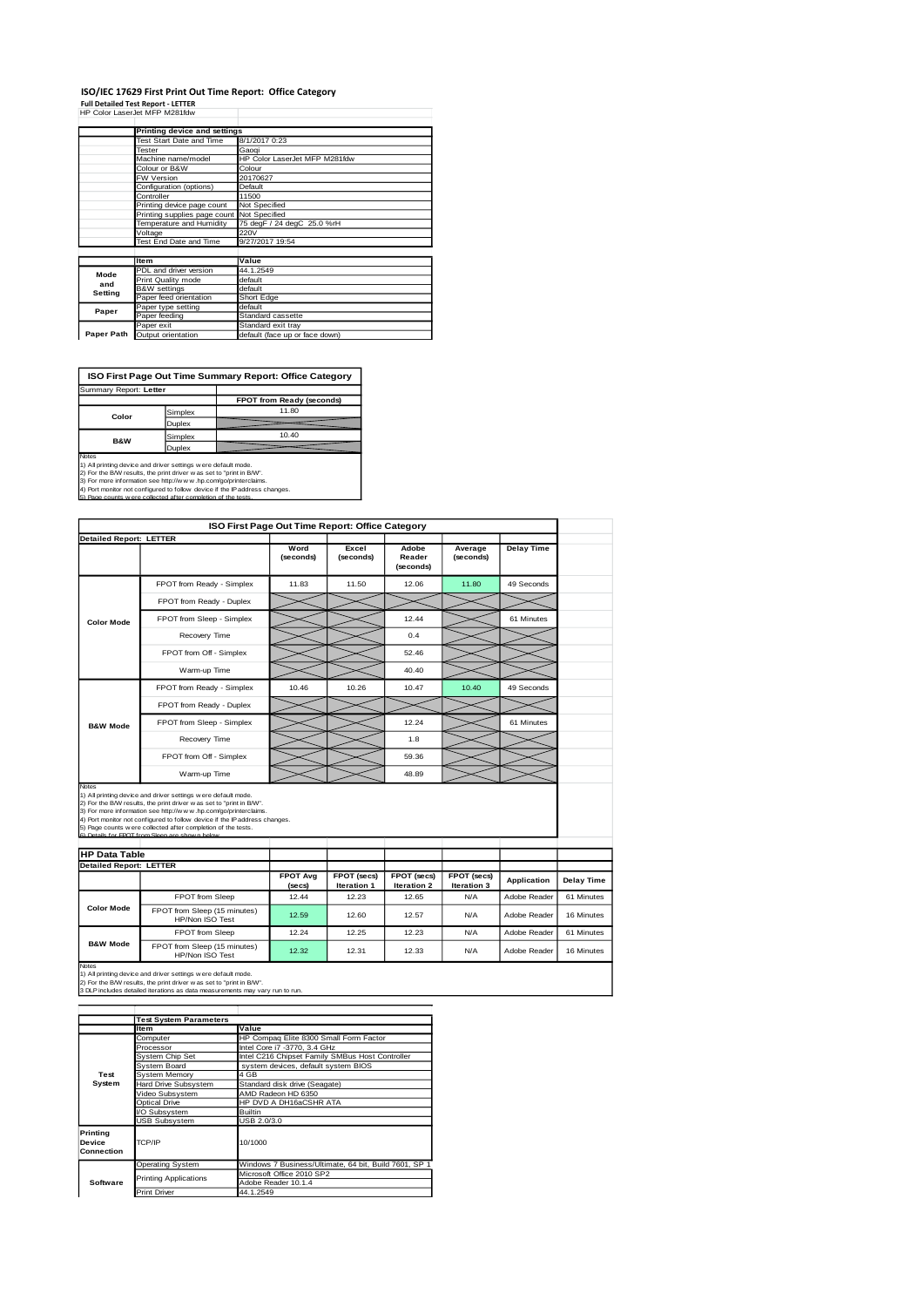### **ISO/IEC 17629 First Print Out Time Report: Office Category**

**Full Detailed Test Report - A4** HP Color LaserJet MFP M281fdw

|                                            | Printing device and settings    |                                |  |  |  |
|--------------------------------------------|---------------------------------|--------------------------------|--|--|--|
|                                            | <b>Test Start Date and Time</b> | 8/1/2017 0:23                  |  |  |  |
|                                            | Tester                          | Gaogi                          |  |  |  |
|                                            | Machine name/model              | HP Color LaserJet MFP M281fdw  |  |  |  |
|                                            | Colour or B&W                   | Colour                         |  |  |  |
|                                            | FW Version                      | 20170627                       |  |  |  |
|                                            | Configuration (options)         | Default                        |  |  |  |
|                                            | Controller                      | 11500                          |  |  |  |
|                                            | Printing device page count      | Not Specified                  |  |  |  |
| Printing supplies page count Not Specified |                                 |                                |  |  |  |
|                                            | Temperature and Humidity        | 75 degF / 24 degC 25.0 %rH     |  |  |  |
|                                            | Voltage                         | 220V                           |  |  |  |
|                                            | Test End Date and Time          | 9/27/2017 19:54                |  |  |  |
|                                            |                                 |                                |  |  |  |
|                                            | <b>Item</b>                     | Value                          |  |  |  |
| Mode                                       | PDL and driver version          | 44.1.2549                      |  |  |  |
| and                                        | Print Quality mode              | default                        |  |  |  |
| Setting                                    | <b>B&amp;W</b> settings         | default                        |  |  |  |
|                                            | Paper feed orientation          | Short Edge                     |  |  |  |
| Paper                                      | Paper type setting              | default                        |  |  |  |
|                                            | Paper feeding                   | Standard cassette              |  |  |  |
|                                            | Paper exit                      | Standard exit tray             |  |  |  |
| Paper Path                                 | Output orientation              | default (face up or face down) |  |  |  |

**ISO First Page Out Time Summary Report: Office Category**

| Summary Report: A4 |         |                           |
|--------------------|---------|---------------------------|
|                    |         | FPOT from Ready (seconds) |
| Colour             | Simplex | 11.84                     |
|                    | Duplex  |                           |
| <b>B&amp;W</b>     | Simplex | 10.54                     |
|                    | Duplex  |                           |

Notes<br>
Notes<br>
1) All primiting device and driver settings were default mode.<br>
2) For the BAW results, the print driver was as to "print in BAW".<br>
4) For more information see http://www.hp.com/go/printerciaims.<br>
4) Port mon

|  |  |  | . מוסט טווי ושטעווייט ושלא מיים של היה מיים שווייט ווייט של היה מיים של היה |  |  |  |
|--|--|--|-----------------------------------------------------------------------------|--|--|--|
|  |  |  |                                                                             |  |  |  |
|  |  |  |                                                                             |  |  |  |
|  |  |  |                                                                             |  |  |  |
|  |  |  |                                                                             |  |  |  |
|  |  |  |                                                                             |  |  |  |
|  |  |  |                                                                             |  |  |  |

|                            |                                                                                                                                                                                                                                                                                                                                                                                                            | ISO First Page Out Time Report: Office Category |                            |                              |                            |                   |
|----------------------------|------------------------------------------------------------------------------------------------------------------------------------------------------------------------------------------------------------------------------------------------------------------------------------------------------------------------------------------------------------------------------------------------------------|-------------------------------------------------|----------------------------|------------------------------|----------------------------|-------------------|
| <b>Detailed Report: A4</b> |                                                                                                                                                                                                                                                                                                                                                                                                            |                                                 |                            |                              |                            |                   |
|                            |                                                                                                                                                                                                                                                                                                                                                                                                            | Word<br>(seconds)                               | Excel<br>(seconds)         | Adobe<br>Reader<br>(seconds) | Average<br>(seconds)       | <b>Delay Time</b> |
| <b>Color Mode</b>          | FPOT from Ready - Simplex                                                                                                                                                                                                                                                                                                                                                                                  | 11.90                                           | 11.66                      | 11.95                        | 11.84                      | 49 Seconds        |
|                            | FPOT from Ready - Duplex                                                                                                                                                                                                                                                                                                                                                                                   |                                                 |                            |                              |                            |                   |
|                            | FPOT from Sleep - Simplex                                                                                                                                                                                                                                                                                                                                                                                  |                                                 |                            | 12.55                        |                            | 61 Minutes        |
|                            | Recovery Time                                                                                                                                                                                                                                                                                                                                                                                              |                                                 |                            | 0.6                          |                            |                   |
|                            | FPOT from Off - Simplex                                                                                                                                                                                                                                                                                                                                                                                    |                                                 |                            | 64.28                        |                            |                   |
|                            | Warm-up Time                                                                                                                                                                                                                                                                                                                                                                                               |                                                 |                            | 52.33                        |                            |                   |
|                            | FPOT from Ready - Simplex                                                                                                                                                                                                                                                                                                                                                                                  | 10.51                                           | 10.73                      | 10.38                        | 10.54                      | 49 Seconds        |
|                            | FPOT from Ready - Duplex                                                                                                                                                                                                                                                                                                                                                                                   |                                                 |                            |                              |                            |                   |
| <b>B&amp;W Mode</b>        | FPOT from Sleep - Simplex                                                                                                                                                                                                                                                                                                                                                                                  |                                                 |                            | 12.43                        |                            | 61 Minutes        |
|                            | Recovery Time                                                                                                                                                                                                                                                                                                                                                                                              |                                                 |                            | 2.1                          |                            |                   |
|                            | FPOT from Off - Simplex                                                                                                                                                                                                                                                                                                                                                                                    |                                                 |                            | 58.94                        |                            |                   |
|                            | Warm-up Time                                                                                                                                                                                                                                                                                                                                                                                               |                                                 |                            | 48.56                        |                            |                   |
| Notes                      |                                                                                                                                                                                                                                                                                                                                                                                                            |                                                 |                            |                              |                            |                   |
|                            | 1) All printing device and driver settings were default mode.<br>2) For the B/W results, the print driver was set to "print in B/W".<br>3) For more information see http://w w w .hp.com/go/printerclaims.<br>4) Port monitor not configured to follow device if the IP address changes.<br>5) Page counts w ere collected after completion of the tests.<br>6) Detaile for EDOT from Sloop are chown belo |                                                 |                            |                              |                            |                   |
| <b>HP Data Table</b>       |                                                                                                                                                                                                                                                                                                                                                                                                            |                                                 |                            |                              |                            |                   |
| <b>Detailed Report: A4</b> |                                                                                                                                                                                                                                                                                                                                                                                                            | <b>FPOT Avg</b><br>(secs)                       | FPOT (secs)<br>Iteration 1 | FPOT (secs)<br>Iteration 2   | FPOT (secs)<br>Iteration 3 | Application       |
|                            | FPOT from Sleep                                                                                                                                                                                                                                                                                                                                                                                            | 12.55                                           | 12.54                      | 12.56                        | <b>N/A</b>                 | Adobe Reader      |
| <b>Color Mode</b>          | FPOT from Sleep (15 minutes)<br>HP/Non ISO Test                                                                                                                                                                                                                                                                                                                                                            | 12.62                                           | 12.57                      | 12.67                        | N/A                        | Adobe Reader      |
| <b>B&amp;W Mode</b>        | FPOT from Sleep                                                                                                                                                                                                                                                                                                                                                                                            | 12.43                                           | 12.41                      | 12.45                        | <b>N/A</b>                 | Adobe Reader      |

Notes<br>1) All printing device and driver settings w ere default mode.<br>2) For the B/W results, the print driver w as set to "print in B/W".<br>3 DLP includes detailed iterations as data measurements may vary run to run.

|                                         | <b>Test System Parameters</b> |                                                       |  |  |
|-----------------------------------------|-------------------------------|-------------------------------------------------------|--|--|
|                                         | Item                          | Value                                                 |  |  |
|                                         | Computer                      | HP Compaq Elite 8300 Small Form Factor                |  |  |
|                                         | Processor                     | Intel Core i7 -3770, 3.4 GHz                          |  |  |
|                                         | System Chip Set               | Intel C216 Chipset Family SMBus Host Controller       |  |  |
|                                         | <b>System Board</b>           | system devices, default system BIOS                   |  |  |
| Test                                    | System Memory                 | 4 GB                                                  |  |  |
| System                                  | Hard Drive Subsystem          | Standard disk drive (Seagate)                         |  |  |
|                                         | Video Subsystem               | AMD Radeon HD 6350                                    |  |  |
|                                         | Optical Drive                 | HP DVD A DH16aCSHR ATA                                |  |  |
|                                         | VO Subsystem                  | <b>Builtin</b>                                        |  |  |
|                                         | <b>USB Subsystem</b>          | USB 2.0/3.0                                           |  |  |
| Printina<br><b>Device</b><br>Connection | TCP/IP                        | 10/1000                                               |  |  |
|                                         | <b>Operating System</b>       | Windows 7 Business/Ultimate, 64 bit, Build 7601, SP 1 |  |  |
|                                         | <b>Printing Applications</b>  | Microsoft Office 2010 SP2                             |  |  |
| Software                                |                               | Adobe Reader 10.1.4                                   |  |  |
|                                         | <b>Print Driver</b>           | 44.1.2549                                             |  |  |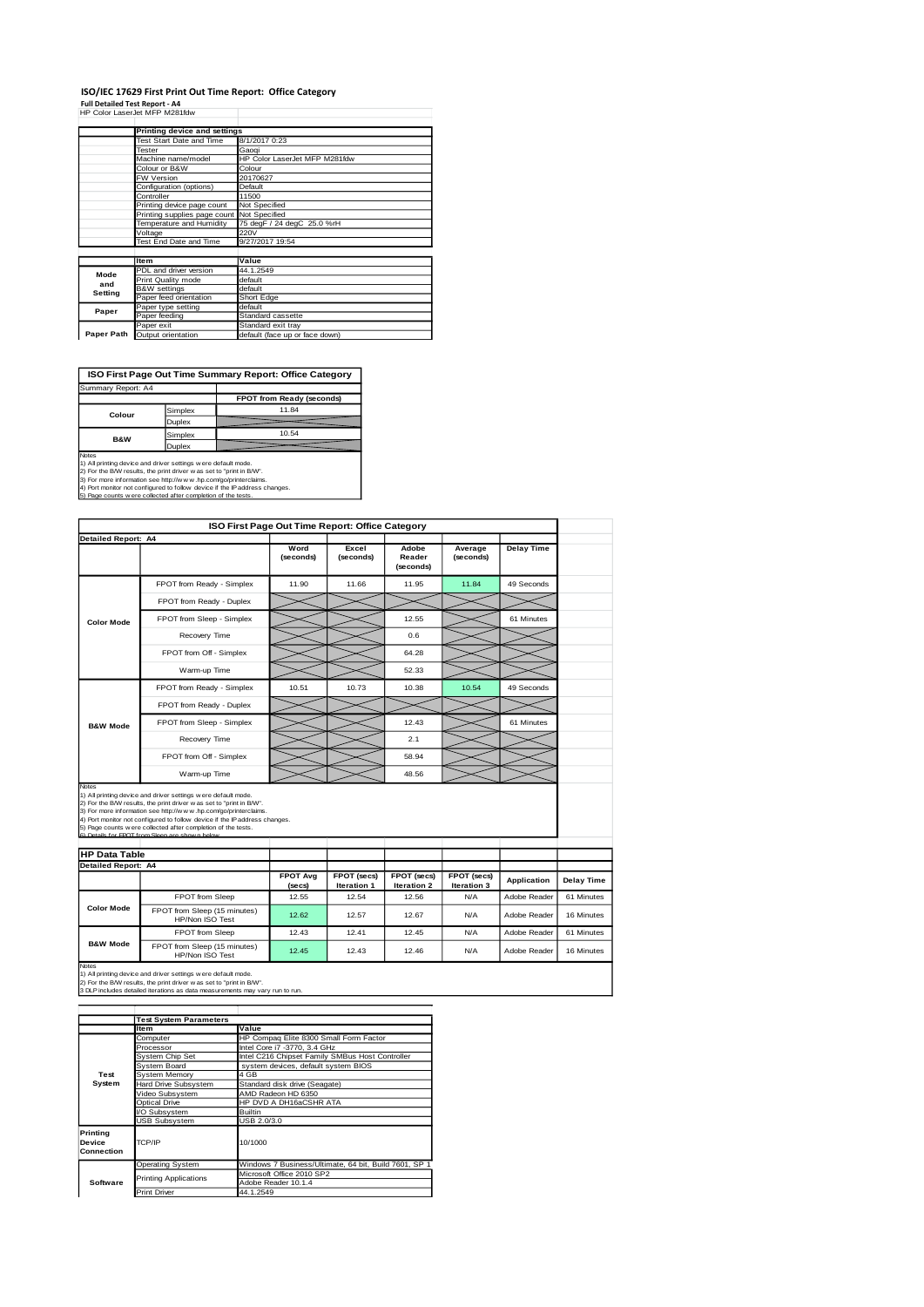#### **ISO/IEC 29183 Copy Productivity Report**

**Full Detailed Test Report - LETTER**

| HP Color LaserJet MFP M281fdw          |                                                  |
|----------------------------------------|--------------------------------------------------|
|                                        |                                                  |
| <b>Machine Setup Information</b>       |                                                  |
| Test Start Date and Time 8/2/2017 2:15 |                                                  |
| Tester <b>Gaogi</b>                    |                                                  |
|                                        | Machine name/model HP Color LaserJet MFP M281fdw |
| Colour or B&W Colour                   |                                                  |

FW Version 20170627 Configuration (options) Not Specified

|           |                                        | Temperature and Humidity 75 degF / 24 degC 25.0 %rH     |
|-----------|----------------------------------------|---------------------------------------------------------|
|           | Test End Date and Time: 9/28/2017 0:02 |                                                         |
|           |                                        |                                                         |
|           | Pre-set Item                           | <b>Pre-set Value</b>                                    |
|           | Output Resolution Default              |                                                         |
|           | Output Quality Default                 |                                                         |
| Mode      |                                        | Copying Mode Colour for Colour and B&W for B&W          |
|           | Auto Density Adjustment Default        |                                                         |
|           |                                        | Collating function Set in Control Panel                 |
| Paper     | Paper Sending Direction Default        |                                                         |
|           | Paper Type Setting Default             |                                                         |
| Paper     | Paper Feeding Tray 2                   |                                                         |
| Path      | Paper Exit Default                     |                                                         |
|           |                                        | Face Up Exit Default (face down)                        |
|           | <b>Fixing Capability Default</b>       |                                                         |
| Temporary | Image Quality Stability Default        |                                                         |
| Stop      | Capacity of Paper Default              |                                                         |
|           | Others None                            |                                                         |
|           |                                        |                                                         |
|           | Paper Manufacturer HP / Xerox          |                                                         |
|           |                                        | Paper Weight 20lb / 75 g/m2                             |
| Paper     | Paper Size Letter / A4                 |                                                         |
|           |                                        | Paper type/name HP Multipurpose Ultra White / HP Office |

| Summary Report: Letter |              |             |
|------------------------|--------------|-------------|
|                        |              |             |
|                        | <b>sFCOT</b> | sESAT (ipm) |
| Color                  | 13.6         | 22.3        |
| <b>B&amp;W</b>         | 11.0         | 22.3        |
| <b>Nloton</b>          |              |             |

Notes<br>First Copy Out and Copy Speed measured using ISO/IEC 29183, excludes first set of test<br>documents. For more information see http://w.w.w..hp.com/go/printerclaims. Exact speed varies depending on the system configuration and document.

Only Target A w as used, all test documents have the same Saturated throughput. Reference ISO/IEC29183:2010 Clause 5, Sections 5.3.1 and 5.3.2

| Detailed Report: LETTER |               |              |       |             |                |             |
|-------------------------|---------------|--------------|-------|-------------|----------------|-------------|
|                         |               |              |       |             |                |             |
|                         | <b>Target</b> | sFCOT (secs) |       | sEFTP (ipm) |                | sESAT (ipm) |
|                         |               |              | 1copy | 1copy+30sec | 1copy+4minutes |             |
|                         | A             | 13.63        | 4.40  | 16.97       | 21.11          | 22.28       |
|                         |               |              |       | 13 sets     | 90 sets        |             |
|                         | B             |              |       |             |                |             |
| Color                   | C             |              |       |             |                |             |
|                         | D             |              |       |             |                |             |
|                         | Average       | 13.6         | 4.4   | 17.0        | 21.1           | 22.3        |
|                         | A             | 11.02        | 5.44  | 18.08       | 20.68          | 22.25       |
|                         |               |              |       | 13 sets     | 89 sets        |             |
| <b>B&amp;W</b>          | B             |              |       |             |                |             |
|                         | C             |              |       |             |                |             |
|                         | D             |              |       |             |                |             |
| <b>Notes</b>            | Average       | 11.0         | 5.4   | 18.1        | 20.7           | 22.3        |
|                         |               |              |       |             |                |             |

Notes<br>First Copy Out and Copy Speed measured using ISO/IEC 29183, excludes first set of test documents. For more information see<br>http://w w w .hp.com/go/printerclaims. Exact speed varies depending on the system configurati Only Target A w as used, all test documents have the same Saturated throughput. Reference ISO/IEC29183:2010 Clause 5, Sections 5.3.1 and 5.3.2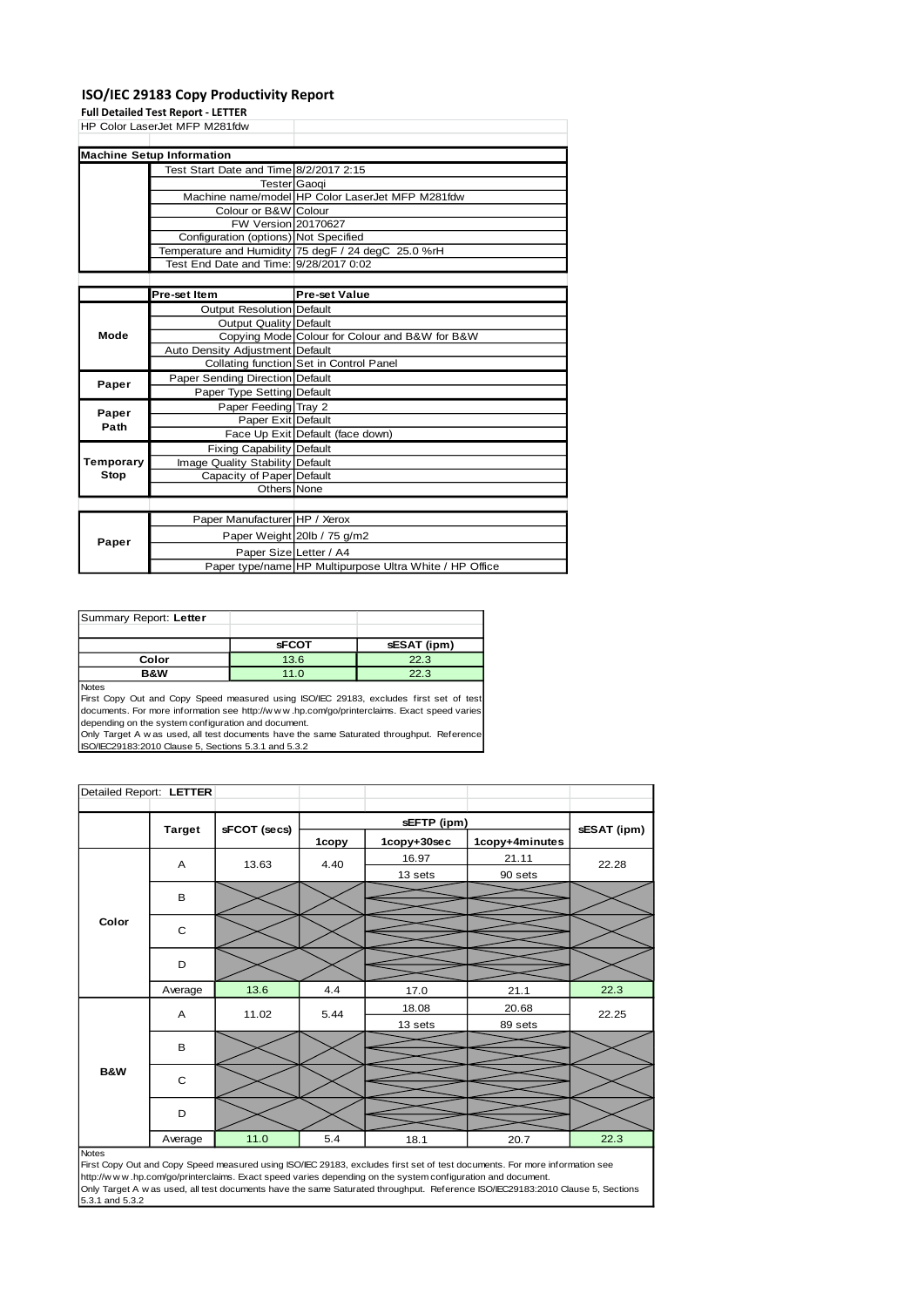#### **ISO/IEC 29183 Copy Productivity Report**

#### **Full Detailed Test Report - A4**

HP Color LaserJet MFP M281fdw

| <b>Machine Setup Information</b>       |                                                     |
|----------------------------------------|-----------------------------------------------------|
| Test Start Date and Time 8/2/2017 2:15 |                                                     |
|                                        | TesterlGaogi                                        |
|                                        | Machine name/model HP Color LaserJet MFP M281fdw    |
| Colour or B&W Colour                   |                                                     |
| FW Version 20170627                    |                                                     |
| Configuration (options) Not Specified  |                                                     |
|                                        | Temperature and Humidity 75 degF / 24 degC 25.0 %rH |
| Test End Date and Time: 9/28/2017 0:02 |                                                     |
|                                        |                                                     |

|               | Pre-set Item                     | <b>Pre-set Value</b>                                    |
|---------------|----------------------------------|---------------------------------------------------------|
|               | <b>Output Resolution Default</b> |                                                         |
|               | <b>Output Quality Default</b>    |                                                         |
| Mode          |                                  | Copying Mode Colour for Colour and B&W for B&W          |
|               | Auto Density Adjustment Default  |                                                         |
|               |                                  | Collating function Set in Control Panel                 |
| Paper         | Paper Sending Direction Default  |                                                         |
|               | Paper Type Setting Default       |                                                         |
|               | Paper Feeding Tray 2             |                                                         |
| Paper<br>Path | Paper Exit Default               |                                                         |
|               |                                  | Face Up Exit Default (face down)                        |
|               | <b>Fixing Capability Default</b> |                                                         |
| Temporary     | Image Quality Stability Default  |                                                         |
| Stop          | Capacity of Paper Default        |                                                         |
|               | Others None                      |                                                         |
|               |                                  |                                                         |
|               | Paper Manufacturer HP / Xerox    |                                                         |
|               |                                  | Paper Weight 20lb / 75 g/m2                             |
| Paper         | Paper Size Letter / A4           |                                                         |
|               |                                  | Paper type/name HP Multipurpose Ultra White / HP Office |

| Summary Report: A4 |              |             |
|--------------------|--------------|-------------|
|                    |              |             |
|                    | <b>sFCOT</b> | sESAT (ipm) |
| Colour             | 14.1         | 21.2        |
| B&W                | 11.3         | 21.2        |
| $N = 4 - 1$        |              |             |

Notes<br>First Copy Out and Copy Speed measured using ISO/IEC 29183, excludes first set of test<br>documents. For more information see http://w.w.w..hp.com/go/printerclaims. Exact speed varies depending on the system configuration and document.

Only Target A w as used, all test documents have the same Saturated throughput. Reference ISO/IEC29183:2010 Clause 5, Sections 5.3.1 and 5.3.2

| <b>Target</b><br>A<br>B<br>Colour<br>C<br>D<br>Average<br>A | sFCOT (secs)<br>14.12 | 1copy<br>4.24 | sEFTP (ipm)<br>1copy+30sec<br>15.98<br>12 sets | 1copy+4minutes<br>20.30<br>87 sets | sESAT (ipm)<br>21.19 |
|-------------------------------------------------------------|-----------------------|---------------|------------------------------------------------|------------------------------------|----------------------|
|                                                             |                       |               |                                                |                                    |                      |
|                                                             |                       |               |                                                |                                    |                      |
|                                                             |                       |               |                                                |                                    |                      |
|                                                             |                       |               |                                                |                                    |                      |
|                                                             |                       |               |                                                |                                    |                      |
|                                                             |                       |               |                                                |                                    |                      |
|                                                             |                       |               |                                                |                                    |                      |
|                                                             | 14.1                  | 4.2           | 16.0                                           | 20.3                               | 21.2                 |
|                                                             | 11.26                 | 5.32          | 16.96                                          | 19.84                              | 21.16                |
|                                                             |                       |               | 12 sets                                        | 87 sets                            |                      |
| B                                                           |                       |               |                                                |                                    |                      |
| <b>B&amp;W</b><br>C                                         |                       |               |                                                |                                    |                      |
| D                                                           |                       |               |                                                |                                    |                      |
| Average<br><b>Notes</b>                                     | 11.3                  | 5.3           | 17.0                                           | 19.8                               | 21.2                 |

First Copy Out and Copy Speed measured using ISO/IEC 29183, excludes first set of test documents. For more information see<br>http://w w w. hp.com/go/printerclaims. Exact speed varies depending on the system configuration and 5.3.1 and 5.3.2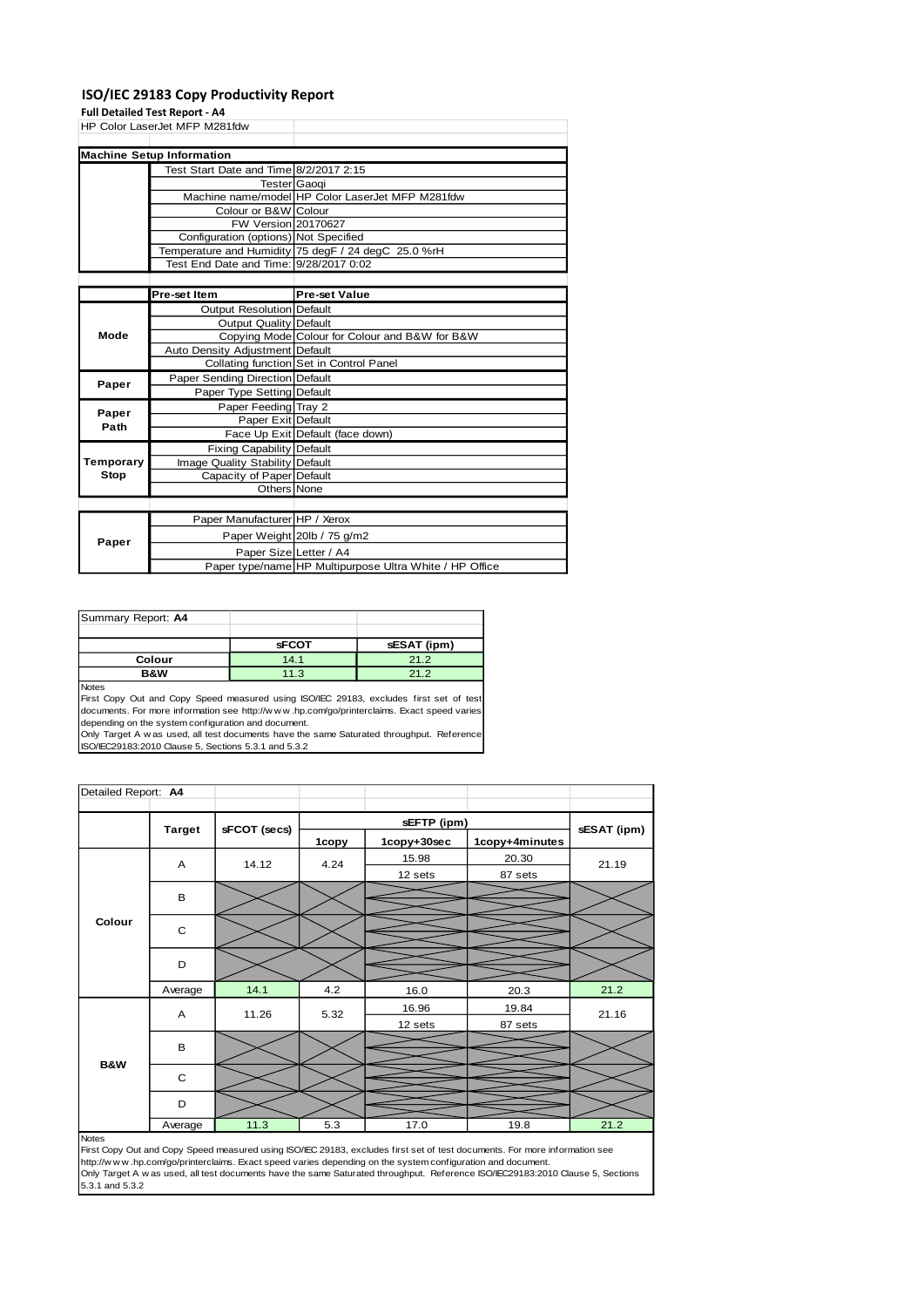# **ISO/IEC 24735 Copy Productivity Report**

**Full Detailed Test Report - LETTER**

| <b>Machine Setup Information</b>        |                                                                 |
|-----------------------------------------|-----------------------------------------------------------------|
| Test Start Date and Time 8/2/2017 22:24 |                                                                 |
| Tester Gaoqi                            |                                                                 |
|                                         | Machine name/model HP Color LaserJet MFP M281fdw                |
| Colour or B&W Colour                    |                                                                 |
| FW Version 20170627                     |                                                                 |
| Configuration (options) Not Specified   |                                                                 |
|                                         | Temperature and Humidity 75 degF / 24 degC 25.0 %rH             |
| Test End Date and Time: 9/28/2017 1:13  |                                                                 |
|                                         |                                                                 |
| <b>Pre-set Item</b>                     | <b>Pre-set Value</b>                                            |
| Output Resolution Default               |                                                                 |
| <b>Output Quality Default</b>           |                                                                 |
| Copying Mode Default                    |                                                                 |
| Auto Density Adjustment Default         |                                                                 |
|                                         | Collating function Activated (if not activated in default mode) |
| Paper Sending Direction Default         |                                                                 |
| Paper Type Setting Default              |                                                                 |
|                                         | Paper Feeding Standard cassette                                 |
|                                         | Paper Exit Standard exit tray                                   |
| Face Up Exit Default                    |                                                                 |
| Fixing Capability Default               |                                                                 |
| Image Quality Stability Default         |                                                                 |
| Capacity of Paper Default               |                                                                 |
|                                         | Others Default                                                  |
|                                         |                                                                 |
| Paper Manufacturer HP / Xerox           |                                                                 |
|                                         | Paper Weight 20lb / 75 g/m2                                     |
| Paper Size Letter / A4                  |                                                                 |

| <b>ISO/IEC 24735 Copy Productivity Report</b> |                                                     |             |            |                    |                |                                  |
|-----------------------------------------------|-----------------------------------------------------|-------------|------------|--------------------|----------------|----------------------------------|
| Detailed Report: LETTER                       |                                                     |             |            |                    |                |                                  |
|                                               | Copying                                             | FSOT (secs) |            | EFTP (ipm)         |                | ESAT (ipm)                       |
|                                               | <b>Mode</b>                                         | 1 set only  | 1 set only | $1$ set + $30$ sec | 1 set + $4min$ | $1$ set + 30sec                  |
|                                               | 1:1                                                 | 22.06       | 10.87      | 17.74              | 21.40          | 22.39<br>13.28<br>22.38<br>13.26 |
|                                               |                                                     |             | 1 set)     | 4 sets             | 24 sets        |                                  |
| <b>Color Mode</b>                             | 1:2                                                 | 33.21       | 7.22       | 10.36              |                |                                  |
|                                               |                                                     |             | (1 set)    | 3 sets             |                |                                  |
|                                               | 2:2                                                 |             |            |                    |                |                                  |
|                                               |                                                     |             | $1$ set)   |                    |                |                                  |
|                                               | 1:1                                                 | 20.37       | 11.78      | 18.03              | 21.31          |                                  |
|                                               |                                                     |             |            | 4 sets             | 24 sets        |                                  |
| <b>B&amp;W</b> mode                           | 1:2                                                 | 31.38       | 7.64       | 10.64              |                |                                  |
|                                               |                                                     |             |            | 3 sets             |                |                                  |
|                                               | 2:2                                                 |             |            |                    |                |                                  |
|                                               |                                                     |             |            |                    |                |                                  |
| <b>Notes</b>                                  | Reports located: http://www.hp.com/go/printerclaims |             |            |                    |                |                                  |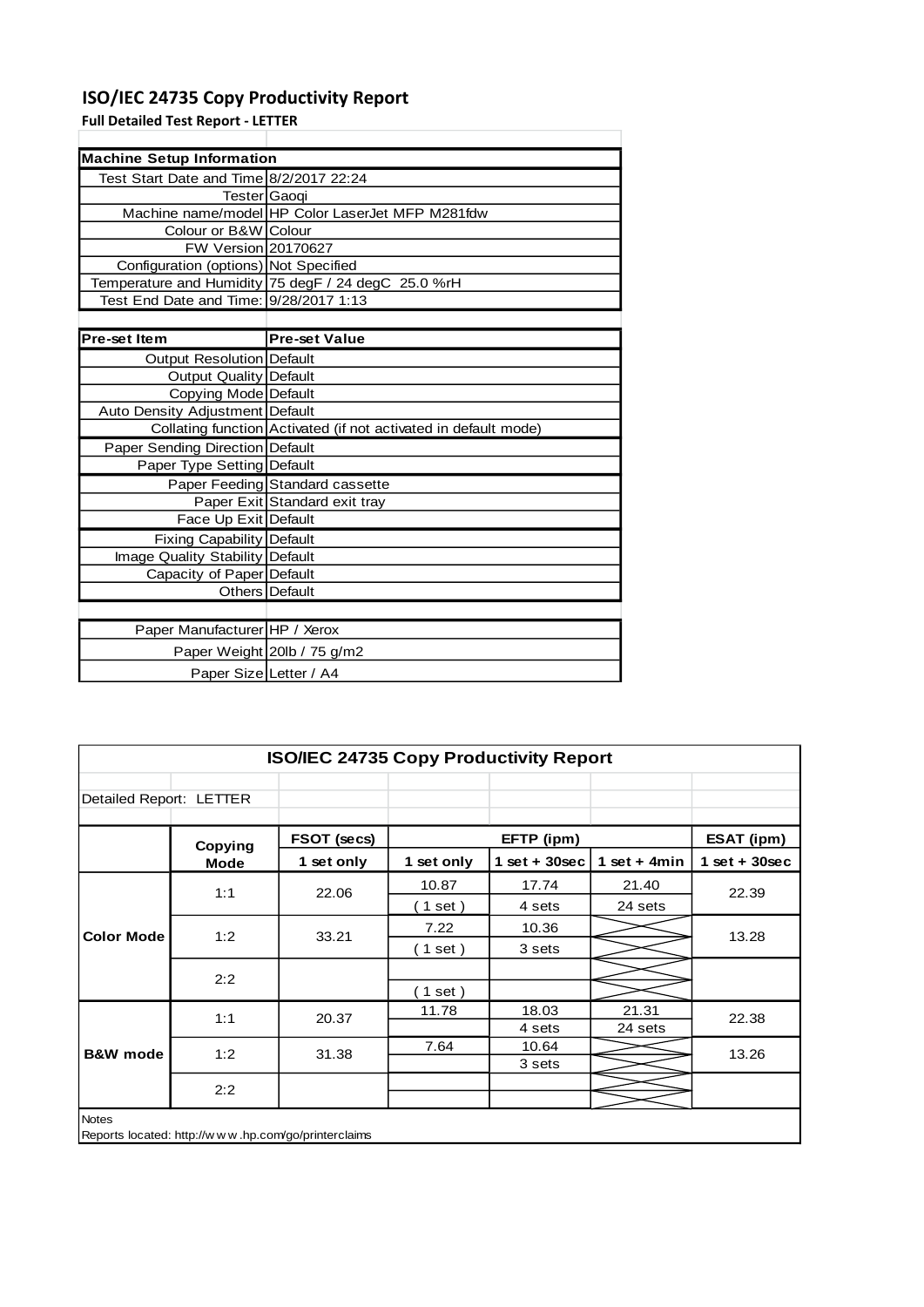# **ISO/IEC 24735 Copy Productivity Report**

**Full Detailed Test Report - A4**

| <b>Machine Setup Information</b>        |                                                                 |
|-----------------------------------------|-----------------------------------------------------------------|
| Test Start Date and Time 8/2/2017 22:24 |                                                                 |
| Tester Gaogi                            |                                                                 |
|                                         | Machine name/model HP Color LaserJet MFP M281fdw                |
| Colour or B&W Colour                    |                                                                 |
| <b>FW Version 20170627</b>              |                                                                 |
| Configuration (options) Not Specified   |                                                                 |
|                                         | Temperature and Humidity 75 degF / 24 degC 25.0 %rH             |
| Test End Date and Time: 9/28/2017 1:13  |                                                                 |
|                                         |                                                                 |
| <b>Pre-set Item</b>                     | <b>Pre-set Value</b>                                            |
| Output Resolution Default               |                                                                 |
| Output Quality Default                  |                                                                 |
| Copying Mode Default                    |                                                                 |
| Auto Density Adjustment Default         |                                                                 |
|                                         | Collating function Activated (if not activated in default mode) |
| Paper Sending Direction Default         |                                                                 |
| Paper Type Setting Default              |                                                                 |
|                                         | Paper Feeding Standard cassette                                 |
|                                         | Paper Exit Standard exit tray                                   |
| Face Up Exit Default                    |                                                                 |
| <b>Fixing Capability Default</b>        |                                                                 |
| Image Quality Stability Default         |                                                                 |
| Capacity of Paper Default               |                                                                 |
|                                         | Others Default                                                  |
|                                         |                                                                 |
| Paper Manufacturer HP / Xerox           |                                                                 |
|                                         | Paper Weight 20lb / 75 g/m2                                     |
| Paper Size Letter / A4                  |                                                                 |

| <b>ISO/IEC 24735 Copy Productivity Report</b> |                                                     |             |            |                  |                |                                  |  |
|-----------------------------------------------|-----------------------------------------------------|-------------|------------|------------------|----------------|----------------------------------|--|
| Detailed Report: A4                           |                                                     |             |            |                  |                |                                  |  |
|                                               | Copying                                             | FSOT (secs) |            | EFTP (ipm)       |                | ESAT (ipm)                       |  |
|                                               | <b>Mode</b>                                         | 1 set only  | 1 set only | 1 set + $30$ sec | 1 set + $4min$ | $1$ set + 30sec                  |  |
|                                               | 1:1                                                 | 23.05       | 10.41      | 16.92            | 20.28          | 21.18<br>12.84<br>21.20<br>12.84 |  |
| <b>Colour</b><br><b>Mode</b>                  |                                                     |             | $1$ set)   | 4 sets           | 23 sets        |                                  |  |
|                                               | 1:2                                                 | 34.31       | 6.98       | 10.06            |                |                                  |  |
|                                               |                                                     |             | $1$ set)   | 3 sets           |                |                                  |  |
|                                               | 2:2                                                 |             |            |                  |                |                                  |  |
|                                               |                                                     |             | $1$ set)   |                  |                |                                  |  |
| <b>B&amp;W</b> mode                           | 1:1                                                 | 20.94       | 11.45      | 17.29            | 20.31          |                                  |  |
|                                               |                                                     |             |            | 4 sets           | 23 sets        |                                  |  |
|                                               | 1:2                                                 | 32.35       | 7.40       | 10.32            |                |                                  |  |
|                                               |                                                     |             |            | 3 sets           |                |                                  |  |
|                                               | 2:2                                                 |             |            |                  |                |                                  |  |
|                                               |                                                     |             |            |                  |                |                                  |  |
| <b>Notes</b>                                  | Reports located: http://www.hp.com/go/printerclaims |             |            |                  |                |                                  |  |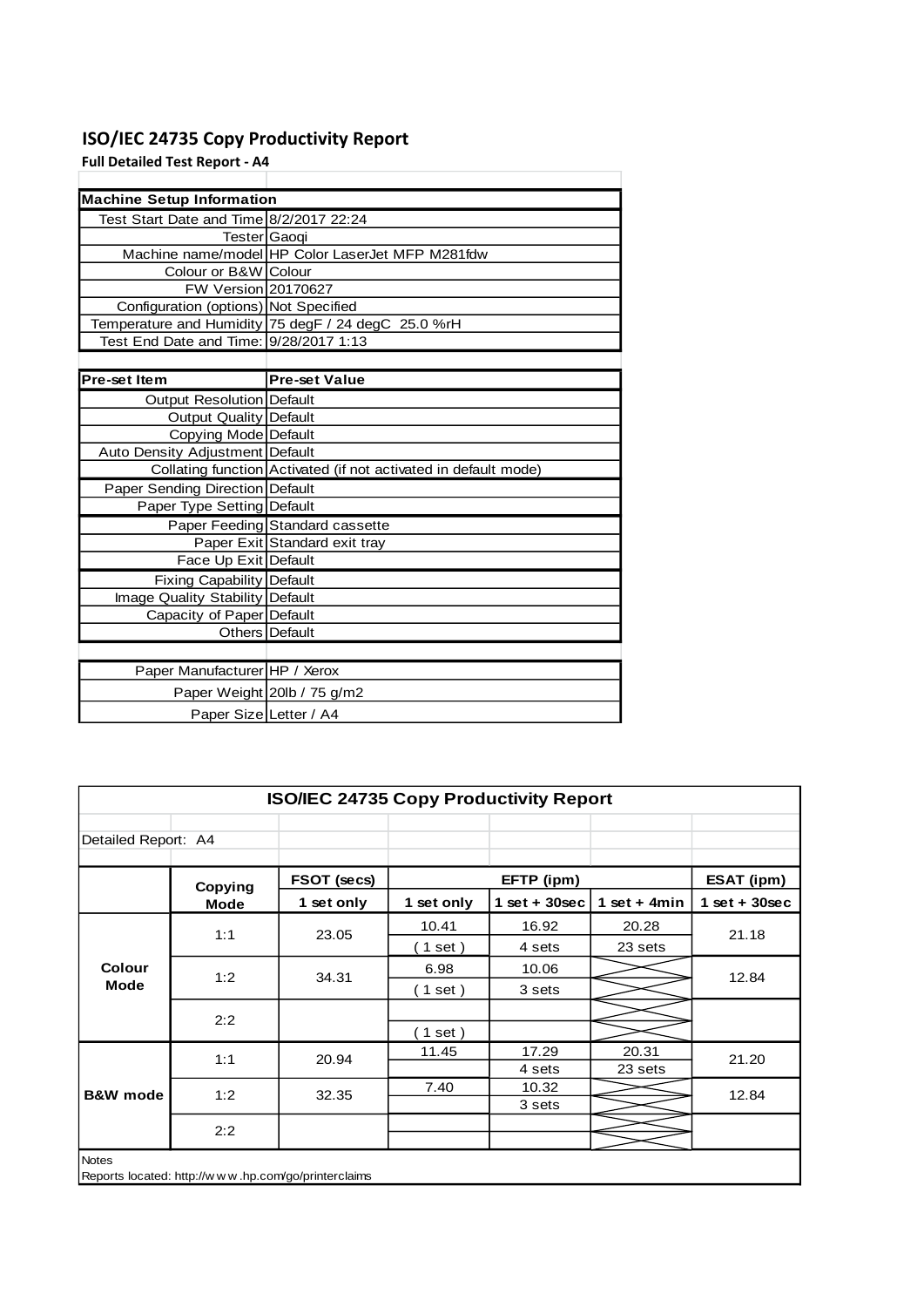## **ISO/IEC 17991 Scanning Productivity Report Full Detailed Test Report - LETTER**

|            | <b>Machine Setup Information</b> |                                          |
|------------|----------------------------------|------------------------------------------|
|            | Test Start Date and Time         | 9/28/2017 19:32                          |
|            | <b>Tester</b>                    | Gaoqi                                    |
|            | Machine name/model               | HP Color LaserJet MFP M281fdw            |
|            | Colour or B&W                    | Colour                                   |
|            | Configuration (options)          | Default                                  |
|            | Temperature and Humidity         | 75 degF / 24 degC 25.0 %rH               |
|            | Voltage                          | 220V                                     |
|            | Test End Date and Time           | 9/28/2017 23:24                          |
|            |                                  |                                          |
|            | <b>Preset Item</b>               | <b>Preset Value</b>                      |
|            | Scanning resolution              | default (200 dpi)                        |
|            | Colour or grey scale/B&W         | default (colour)                         |
| Mode       | Duplex / simplex                 | default (simplex)                        |
| and        | Original page size               | default (A4)                             |
| Setting    | Paper feed orientation           | default (long edge)                      |
|            | Scan destination                 | default (shared network)                 |
|            | Storing File Type                | default (PDF-multi)                      |
|            | Auto scan quality adjustment     | default (factory preset default setting) |
| <b>ADF</b> | Paper feed direction             | default (long edge)                      |
|            | Output orientation               | default                                  |
| Paper-path | Scanning unit                    | default (duplex ADF)                     |

### **ISO/IEC 17991 - Scan Summary Report: ADF Productivity Measurement**

| <b>Summary Report: Letter</b> |                        |                                                   |                  |                        |  |  |
|-------------------------------|------------------------|---------------------------------------------------|------------------|------------------------|--|--|
|                               |                        | <b>Scanning Mode</b><br><b>Measurement result</b> |                  |                        |  |  |
|                               | File format<br>version | Resolution                                        | Scanning<br>side | scESAT 30secA<br>(ipm) |  |  |
| Colour                        | PDF                    | 150                                               | single sided     | 23.19                  |  |  |
|                               |                        |                                                   | double sided     | 0.00                   |  |  |
| <b>B&amp;W</b>                | PDF                    |                                                   | single sided     | 27.67                  |  |  |
|                               |                        | 150                                               | double sided     | 0.00                   |  |  |
| <b>Notes</b>                  |                        |                                                   |                  |                        |  |  |

Notes 1) For more information see http://w w w .hp.com/go/printerclaims. 2) For the B/W results, the device scan setting is set to "Scan in B/W".

| ISO/IEC 17991 - Scan Summary Report: Network Folder Productivity Measurement                                                                                                                                                                   |                        |                      |                  |                        |                             |                            |  |
|------------------------------------------------------------------------------------------------------------------------------------------------------------------------------------------------------------------------------------------------|------------------------|----------------------|------------------|------------------------|-----------------------------|----------------------------|--|
| <b>Summary Report: Letter</b>                                                                                                                                                                                                                  |                        |                      |                  |                        |                             |                            |  |
|                                                                                                                                                                                                                                                |                        | <b>Scanning Mode</b> |                  |                        | <b>Measurement result</b>   |                            |  |
|                                                                                                                                                                                                                                                | File format<br>version | Resolution           | Scanning<br>side | scEFTP 30secF<br>(ipm) | File size 30secF<br>(Mbyte) | Number of<br>Sets (30secF) |  |
| Colour                                                                                                                                                                                                                                         | <b>PDF</b>             | 150                  | single sided     | 21.57                  | 3.23                        | 4.00                       |  |
|                                                                                                                                                                                                                                                |                        | double sided         | 0.00             |                        |                             |                            |  |
| B&W                                                                                                                                                                                                                                            | PDF                    | 150                  | single sided     | 25.80                  | 3.93                        | 5.00                       |  |
|                                                                                                                                                                                                                                                |                        |                      | double sided     | 0.00                   |                             |                            |  |
| Notes<br>$\mathbf{a}$ and $\mathbf{b}$ are all the second contracts of the second contracts of the second contracts of the second contracts of the second contracts of the second contracts of the second contracts of the second contracts of |                        |                      |                  |                        |                             |                            |  |

1) For more information see http://w w w .hp.com/go/printerclaims. 2) For the B/W results, the device scan setting is set to "Scan in B/W".

| ISO/IEC 17991 - Scan Full Report: ADF Productivity Measurement |                        |                      |                  |                       |                                      |       |
|----------------------------------------------------------------|------------------------|----------------------|------------------|-----------------------|--------------------------------------|-------|
| <b>Summary Report: Letter</b>                                  |                        |                      |                  |                       |                                      |       |
|                                                                |                        | <b>Scanning Mode</b> |                  |                       | <b>Measurement result</b>            |       |
|                                                                | File format<br>version | Resolution           | Scanning<br>side | scEETP 1setA<br>(ipm) | scEFTP 30secA scESAT 30secA<br>(ipm) | (ipm) |
| Colour                                                         | PDF<br>150             |                      | single sided     | 18.20                 | 21.6                                 | 23.19 |
|                                                                |                        | double sided         | 0.00             | 0                     |                                      |       |
| <b>B&amp;W</b>                                                 | PDF                    |                      | single sided     | 21.03                 | 25.99                                | 27.67 |
|                                                                | 150                    |                      | double sided     | 0.00                  | O                                    |       |
| <b>Notes</b>                                                   |                        |                      |                  |                       |                                      |       |

Notes 1) For more information see http://w w w .hp.com/go/printerclaims. 2) For the B/W results, the device scan setting is set to "Scan in B/W".

**ISO/IEC 17991 - Scan Full Report: Network Folder Productivity Measurement**

| <b>Summary Report: Letter</b> |                        |              |                  |                           |                                         |         |                               |
|-------------------------------|------------------------|--------------|------------------|---------------------------|-----------------------------------------|---------|-------------------------------|
|                               | <b>Scanning Mode</b>   |              |                  | <b>Measurement result</b> |                                         |         |                               |
|                               | File format<br>version | Resolution   | Scanning<br>side | scEFTP 1setF<br>(ipm)     | scEFTP 30secF File size 30secF<br>(ipm) | (Mbyte) | Number of<br>Sets<br>(30secF) |
| <b>PDF</b><br>Colour          |                        | 150          | single sided     | 18.46                     | 21.57                                   | 3.23    |                               |
|                               |                        | double sided | 0.00             | 0.00                      |                                         |         |                               |
| <b>B&amp;W</b><br>PDF         | 150                    | single sided | 20.90            | 25.80                     | 3.93                                    |         |                               |
|                               |                        |              | double sided     | 0.00                      | 0.00                                    |         |                               |
| <b>Notes</b>                  |                        |              |                  |                           |                                         |         |                               |

Notes 1) For more information see http://w w w .hp.com/go/printerclaims. 2) For the B/W results, the device scan setting is set to "Scan in B/W".

|                      | <b>Test System Parameters</b> |                                                       |  |  |
|----------------------|-------------------------------|-------------------------------------------------------|--|--|
|                      | Item                          | Value                                                 |  |  |
|                      | Computer name                 | HP Compaq Elite 8300 Small Form Factor                |  |  |
|                      | Processor                     | Intel Core i7 -3770, 3.4 GHz                          |  |  |
|                      | System Chip Set               | Intel C216 Chipset Family SMBus Host Controller       |  |  |
|                      | System Board                  | System devices, default system BIOS                   |  |  |
|                      | System Memory                 | 4 GB                                                  |  |  |
| System               | Hard Drive Subsystem          | Standard disk drive (Seagate)                         |  |  |
|                      | Video Subsystem               | AMD Radeon HD 6350                                    |  |  |
|                      | <b>Optical Drive</b>          | HP DVD A DH16aCSHR ATA                                |  |  |
|                      | <b>VO Subsystem</b>           | <b>Builtin</b>                                        |  |  |
|                      | <b>USB Subsystem</b>          | USB 2.0/3.0                                           |  |  |
|                      | <b>Operating System</b>       | Windows 7 Business/Ultimate, 64 bit, Build 7601, SP 1 |  |  |
|                      | Location of network folder    | <b>PC</b>                                             |  |  |
|                      | Internet Protocol             | IP <sub>v4</sub>                                      |  |  |
| Scanning             | <b>Transfer Protocol</b>      | <b>SMB</b>                                            |  |  |
| Device<br>Connection | Hub                           | Trendnet Router and Gbit Switch                       |  |  |
|                      | Network Speed                 | TCP 10/1000 Mbit Ethemet                              |  |  |
|                      | <b>Connetion Cable</b>        | Cat6 Straight cable                                   |  |  |
|                      | Wireless router               | No use                                                |  |  |
|                      | Others                        | No use                                                |  |  |